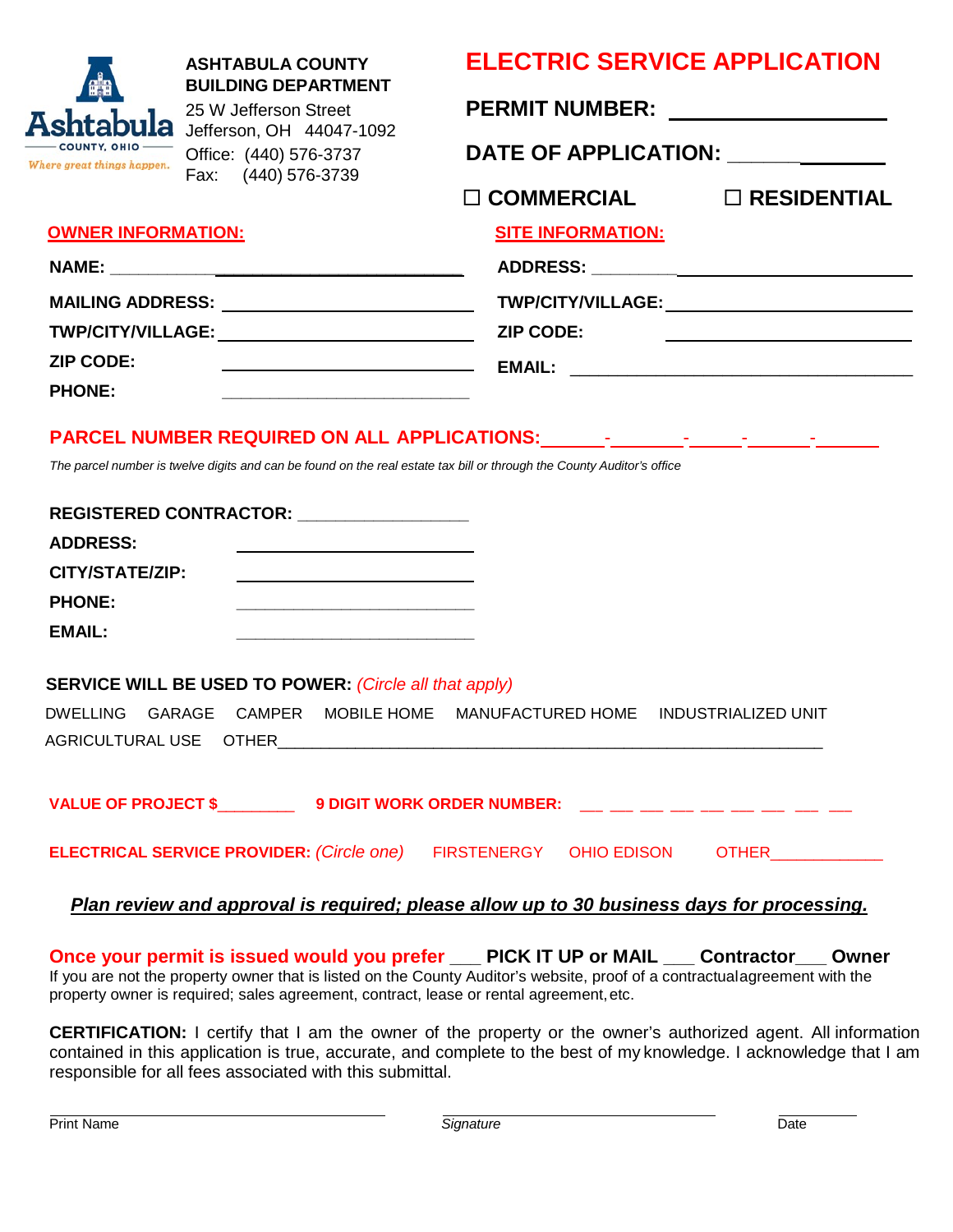## **Residential Electric Service Description**

## Jobsite Address: \_\_\_\_\_\_\_\_\_\_\_\_\_\_\_\_\_\_\_\_\_\_\_\_\_\_\_\_\_\_\_\_\_\_\_\_\_\_\_\_\_\_\_\_\_\_\_\_\_\_\_\_\_\_\_\_\_\_\_\_\_\_\_\_\_\_\_\_\_\_\_\_\_\_\_\_\_\_\_\_\_\_\_\_\_\_\_\_\_\_\_\_\_\_\_\_\_\_\_\_\_\_\_\_\_\_

Street Address & City/Township

| Project Scope:<br>D Temporary Service D Permanent Service                                                                                                                                                                                                                                                                                                                                                                                                                                                                                                                                                                                                                                                                                                                                                                                                                                                                                                                                                                                                                                                                                                                                                                                                                                                                                                                                                                                                                                                                                                                                                                                                                               |  |  |
|-----------------------------------------------------------------------------------------------------------------------------------------------------------------------------------------------------------------------------------------------------------------------------------------------------------------------------------------------------------------------------------------------------------------------------------------------------------------------------------------------------------------------------------------------------------------------------------------------------------------------------------------------------------------------------------------------------------------------------------------------------------------------------------------------------------------------------------------------------------------------------------------------------------------------------------------------------------------------------------------------------------------------------------------------------------------------------------------------------------------------------------------------------------------------------------------------------------------------------------------------------------------------------------------------------------------------------------------------------------------------------------------------------------------------------------------------------------------------------------------------------------------------------------------------------------------------------------------------------------------------------------------------------------------------------------------|--|--|
| □ New □ Repair □ Replacement □ Upgrade from ______ Amp to ______ Amp                                                                                                                                                                                                                                                                                                                                                                                                                                                                                                                                                                                                                                                                                                                                                                                                                                                                                                                                                                                                                                                                                                                                                                                                                                                                                                                                                                                                                                                                                                                                                                                                                    |  |  |
| Service Type (From Utility Connection to Meter Base):                                                                                                                                                                                                                                                                                                                                                                                                                                                                                                                                                                                                                                                                                                                                                                                                                                                                                                                                                                                                                                                                                                                                                                                                                                                                                                                                                                                                                                                                                                                                                                                                                                   |  |  |
| □ (Conduit Size: __________ inch and Type: □ PVC □ Rigid) or □ N/A<br>(Overhead)                                                                                                                                                                                                                                                                                                                                                                                                                                                                                                                                                                                                                                                                                                                                                                                                                                                                                                                                                                                                                                                                                                                                                                                                                                                                                                                                                                                                                                                                                                                                                                                                        |  |  |
|                                                                                                                                                                                                                                                                                                                                                                                                                                                                                                                                                                                                                                                                                                                                                                                                                                                                                                                                                                                                                                                                                                                                                                                                                                                                                                                                                                                                                                                                                                                                                                                                                                                                                         |  |  |
| □ Direct Bury Wire Depth ________inch_or □ Conduit Size __________inch & Depth ________inch<br><u>(□ Underground)</u>                                                                                                                                                                                                                                                                                                                                                                                                                                                                                                                                                                                                                                                                                                                                                                                                                                                                                                                                                                                                                                                                                                                                                                                                                                                                                                                                                                                                                                                                                                                                                                   |  |  |
| Distance From Utility Connection to Meter Base: Distance ________________________ ft.                                                                                                                                                                                                                                                                                                                                                                                                                                                                                                                                                                                                                                                                                                                                                                                                                                                                                                                                                                                                                                                                                                                                                                                                                                                                                                                                                                                                                                                                                                                                                                                                   |  |  |
|                                                                                                                                                                                                                                                                                                                                                                                                                                                                                                                                                                                                                                                                                                                                                                                                                                                                                                                                                                                                                                                                                                                                                                                                                                                                                                                                                                                                                                                                                                                                                                                                                                                                                         |  |  |
| Amperage: 0 100 Amp 0 200 Amp 0 400 Amp 0 0 Other _____________ Amp                                                                                                                                                                                                                                                                                                                                                                                                                                                                                                                                                                                                                                                                                                                                                                                                                                                                                                                                                                                                                                                                                                                                                                                                                                                                                                                                                                                                                                                                                                                                                                                                                     |  |  |
| Main Distribution Panel Location: D Garage D Basement D Addition D Utility Room D Pedestal D Pole D Other                                                                                                                                                                                                                                                                                                                                                                                                                                                                                                                                                                                                                                                                                                                                                                                                                                                                                                                                                                                                                                                                                                                                                                                                                                                                                                                                                                                                                                                                                                                                                                               |  |  |
|                                                                                                                                                                                                                                                                                                                                                                                                                                                                                                                                                                                                                                                                                                                                                                                                                                                                                                                                                                                                                                                                                                                                                                                                                                                                                                                                                                                                                                                                                                                                                                                                                                                                                         |  |  |
| (NEC 310.10 A) Insulated conductors and cables used in DRY LOCATIONS shall be any of the types identified in this code.<br>(NEC 310.10 B) Insulated conductors and cables used in DRY AND DAMP LOCATIONS shall be of types FEP,FEPB,MTW,PFA,RHH,RHW,RHW-2,SA,THHN,THW,THW-<br>2, THHW, THWN, THWN-2, TW, XHH, XHHW, XHHW-2, Z, OR ZW.<br>(NEC 310.10 C) Insulated conductors and cables used in WET LOCATIONS shall comply with one of the following: (1). Be moisture-impervious metal-sheathed, (2). Be<br>types MTW,RHW,RHW-2,TW,THW,THW-2,THHW,THWN,THWN-2,XHHW,XHHW-2, or ZW. (3) Be of a type listed for use in wet locations.<br>(NEC 310.10 D) Insulated conductors or cables used where exposed to direct rays of the sun shall comply with the following: (1). Conductors and cables shall be listed,<br>or listed and marked, as being sunlight resistant. (2). Conductors and cables shall be covered with insulating material, such as tape or sleeving, that is listed, or listed and<br>marked, as being sunlight resistant.<br>D Will comply with section(s) (NEC 310.10 A, B, C, &D)<br>Grounding Electrode System (NEC 250.50)<br>All grounding electrodes as described in 250.52(A)(1) through (A)(7) that are present at each building or structure served shall be bonded together to<br>form the grounding electrode system. Where none of these grounding electrodes exist, one or more of the grounding electrodes specified in<br>250.52(A)(4) through (A)(8) shall be installed and used.<br>Describe system: (check all that apply)<br>□ Metal Underground Water Pipe □ Ground rod AND Supplemental Ground rod 6' Apart Min.<br>□ Concrete Encased Electrode |  |  |
|                                                                                                                                                                                                                                                                                                                                                                                                                                                                                                                                                                                                                                                                                                                                                                                                                                                                                                                                                                                                                                                                                                                                                                                                                                                                                                                                                                                                                                                                                                                                                                                                                                                                                         |  |  |
|                                                                                                                                                                                                                                                                                                                                                                                                                                                                                                                                                                                                                                                                                                                                                                                                                                                                                                                                                                                                                                                                                                                                                                                                                                                                                                                                                                                                                                                                                                                                                                                                                                                                                         |  |  |
| Continuous Grounding Electrode Conductor. (NEC 250.64 C)<br>Grounding electrode conductors shall be installed in one continuous length without a splice or joint.<br>□ Will comply                                                                                                                                                                                                                                                                                                                                                                                                                                                                                                                                                                                                                                                                                                                                                                                                                                                                                                                                                                                                                                                                                                                                                                                                                                                                                                                                                                                                                                                                                                      |  |  |
| Warning Ribbon: (NEC 300.5 (D) (3)                                                                                                                                                                                                                                                                                                                                                                                                                                                                                                                                                                                                                                                                                                                                                                                                                                                                                                                                                                                                                                                                                                                                                                                                                                                                                                                                                                                                                                                                                                                                                                                                                                                      |  |  |
| Underground service conductors that are not encased in concrete and that are buried (18") or more below grade shall have their location identified                                                                                                                                                                                                                                                                                                                                                                                                                                                                                                                                                                                                                                                                                                                                                                                                                                                                                                                                                                                                                                                                                                                                                                                                                                                                                                                                                                                                                                                                                                                                      |  |  |
| by a warning ribbon that is placed in the trench at least (12") above the underground installation.                                                                                                                                                                                                                                                                                                                                                                                                                                                                                                                                                                                                                                                                                                                                                                                                                                                                                                                                                                                                                                                                                                                                                                                                                                                                                                                                                                                                                                                                                                                                                                                     |  |  |
| D Warning Ribbon will be used.<br>$\Box$ N/A                                                                                                                                                                                                                                                                                                                                                                                                                                                                                                                                                                                                                                                                                                                                                                                                                                                                                                                                                                                                                                                                                                                                                                                                                                                                                                                                                                                                                                                                                                                                                                                                                                            |  |  |
| Bonding for communication systems. (NEC 250.94 B)                                                                                                                                                                                                                                                                                                                                                                                                                                                                                                                                                                                                                                                                                                                                                                                                                                                                                                                                                                                                                                                                                                                                                                                                                                                                                                                                                                                                                                                                                                                                                                                                                                       |  |  |
| Connections to an aluminum or copper bussbar not less than ¼" thick X 2" wide and of sufficient length to accommodate at least 3 terminations for                                                                                                                                                                                                                                                                                                                                                                                                                                                                                                                                                                                                                                                                                                                                                                                                                                                                                                                                                                                                                                                                                                                                                                                                                                                                                                                                                                                                                                                                                                                                       |  |  |
|                                                                                                                                                                                                                                                                                                                                                                                                                                                                                                                                                                                                                                                                                                                                                                                                                                                                                                                                                                                                                                                                                                                                                                                                                                                                                                                                                                                                                                                                                                                                                                                                                                                                                         |  |  |
| communication systems in addition to other connections. The busbar shall be securely fastened and shall be installed in an accessible location.                                                                                                                                                                                                                                                                                                                                                                                                                                                                                                                                                                                                                                                                                                                                                                                                                                                                                                                                                                                                                                                                                                                                                                                                                                                                                                                                                                                                                                                                                                                                         |  |  |
| Exception: Means for connecting intersystem bonding conductors are not required where communications systems are not likely to be used.<br>□ Bonding for communications systems will be used.<br>a Bonding for communications systems will NOT be used.                                                                                                                                                                                                                                                                                                                                                                                                                                                                                                                                                                                                                                                                                                                                                                                                                                                                                                                                                                                                                                                                                                                                                                                                                                                                                                                                                                                                                                 |  |  |

Printed Name \_\_\_\_\_\_\_\_\_\_\_\_\_\_\_\_\_\_\_\_\_\_\_\_\_\_\_\_\_\_\_\_\_\_\_\_\_\_\_\_\_\_\_\_\_\_\_\_\_\_\_\_\_\_\_\_\_\_\_\_\_\_\_\_\_\_\_\_ Date \_\_\_\_\_\_\_\_\_\_\_\_\_\_\_\_\_\_\_\_\_\_\_\_\_\_\_